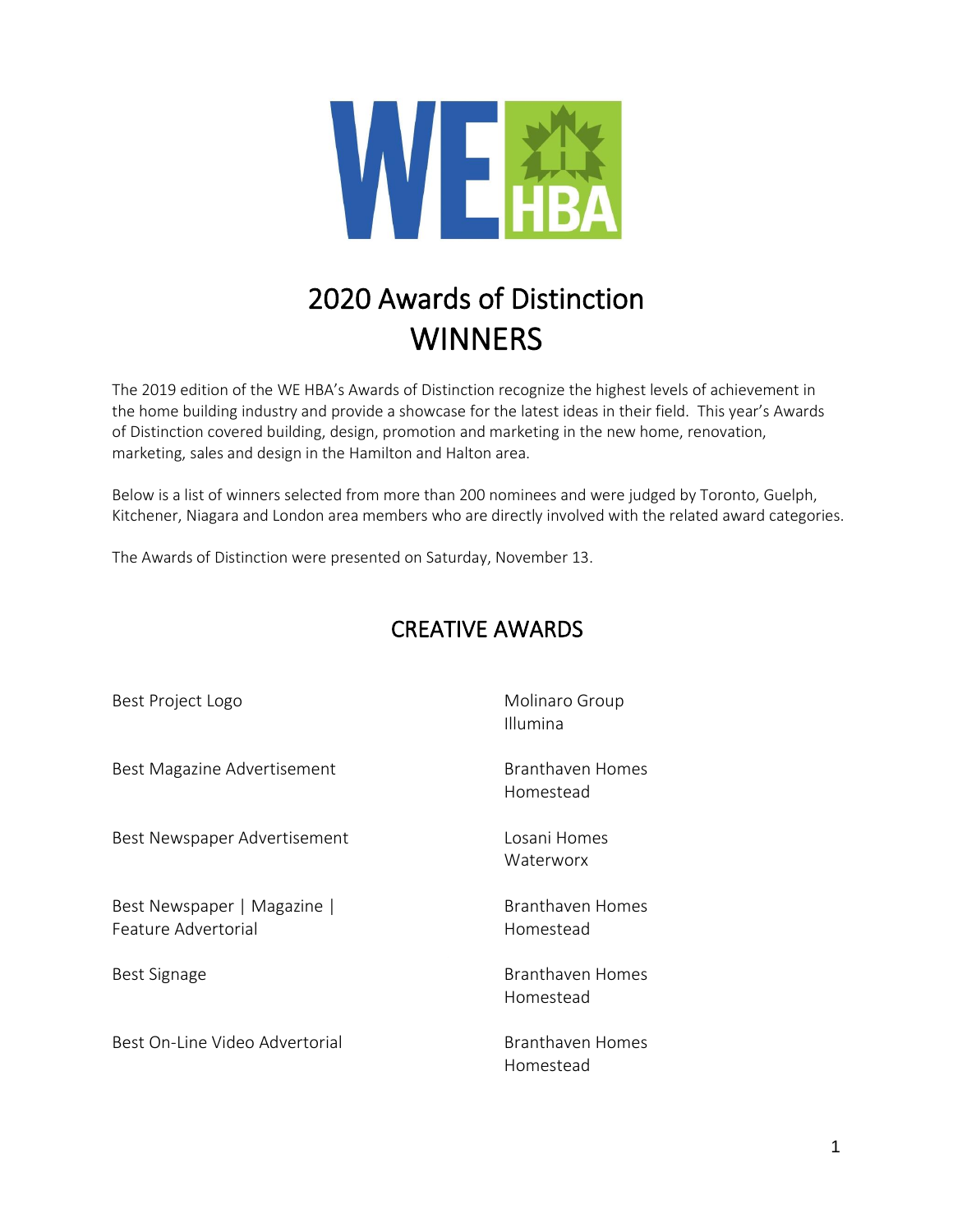Best Radio Advertisement Losani Homes

Best Social Media Campaign Branthaven Homes

Best On-Site Sales & Branthaven Homes Marketing Package **Homestead** Homestead

Best Ingenuity in Marketing Theorem Carriage Gate Homes

Marketing Award of the Year Branthaven Homes

Waterworx

Homestead

Best Website **Branthaven Homes** Homestead

Best Virtual Tour **Molinaro Group** Molinaro Group Illumina

Roxboro

Homestead

#### ACHIEVEMENT AWARDS

| Supplier Company of the Year            | Turkstra Lumber                                                                                   |
|-----------------------------------------|---------------------------------------------------------------------------------------------------|
| Trade Company of the Year               | DC Air                                                                                            |
| Service Company of the Year             | Enbridge Gas                                                                                      |
| Sales Team of the Year                  | Sonoma Homes<br><b>Highlands of Mount Hope</b><br>Angela Chiaravalle, Jag Kler &<br>Paul Martelli |
| <b>Consumer Choice Award Low Volume</b> | Zeina Homes                                                                                       |
| Consumer Choice Award High Volume       | Marz Homes                                                                                        |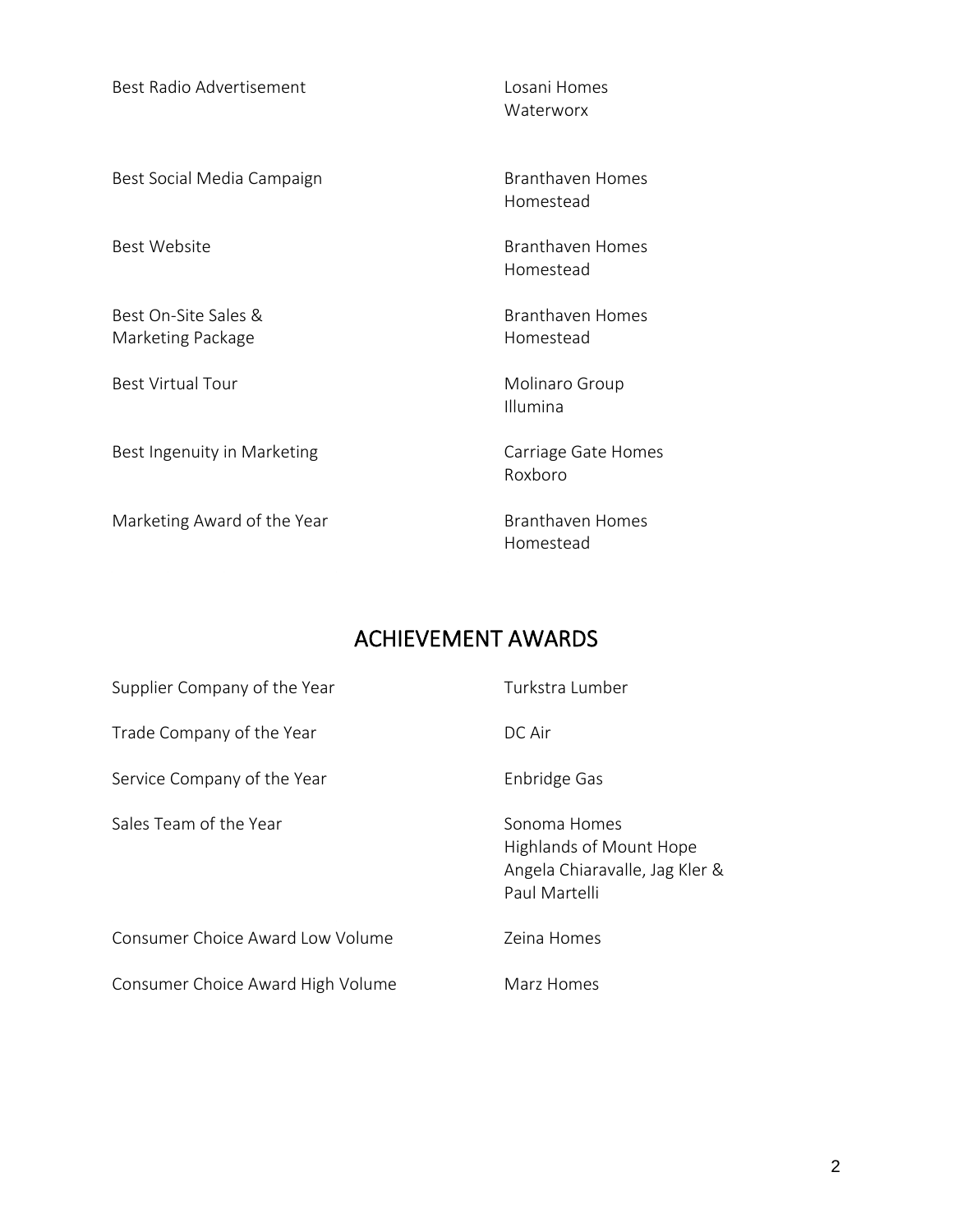## PRODUCT AWARDS

| <b>Best Sales Office</b>                                            | <b>Branthaven Homes</b><br>Homestead                                                                            |
|---------------------------------------------------------------------|-----------------------------------------------------------------------------------------------------------------|
| Décor   Design Centre                                               | <b>Hallett Homes</b><br>Glen Abbey Encore                                                                       |
| Best Interior Merchandising Model Home or Suite<br>Mid to High-Rise | Molinaro Group<br>Illumina                                                                                      |
| Best Interior Merchandising Model Home or Suite<br>Low-Rise         | Fontana Homes<br>LUXE Towns   The Grand                                                                         |
| Best Bathroom Concept in a Mid to High-Rise                         | New Horizon Development Group<br>Bridgewater Residences on the Lake  <br>#2-331                                 |
| Best Bathroom in a Home<br>Under 2000 Square Feet                   | Losani Homes<br>Brant West   MacIntosh                                                                          |
| Best Bathroom in a Home<br>2000 Square Feet & Over                  | <b>Branthaven Homes</b><br>Homestead   Kirkendall                                                               |
| Best Kitchen Concept in a Mid to High-Rise                          | New Horizon Development Group<br>Bridgewater Residences on the Lake  <br>#2-200                                 |
| Best Kitchen in a Home<br>Under 2000 Square Feet                    | Fontana Homes<br>LUXE Towns   The Grand                                                                         |
| Best Kitchen in a Home<br>2000 Square Feet & Over                   | Branthaven Homes<br>Homestead                                                                                   |
| Best Exterior Concept on a High-Rise                                | <b>Branthaven Homes</b><br>Upper West Side Condos 2                                                             |
| Best Exterior Concept on a Mid-Rise                                 | Marz Homes<br>The Shores                                                                                        |
| Best Exterior on a Home<br>Under 2000 Square Feet                   | Marz Homes, New Horizon Development<br>Group, Starward Homes<br>River Mill   Brooklyn Heights  <br>The Montague |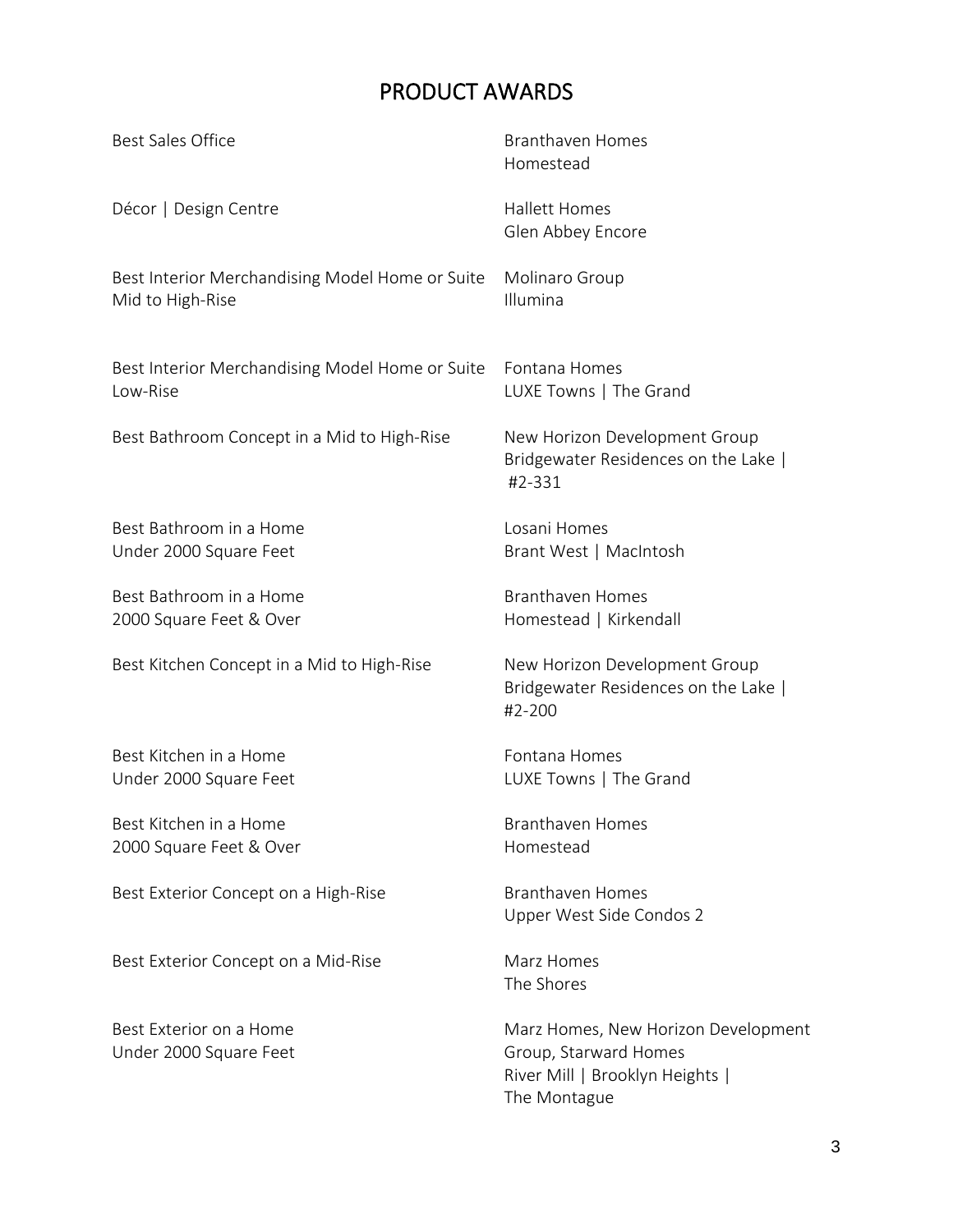Best Exterior on a Home Branthaven Homes 2000 Square Feet & Over Nomestead

Best Condominium Concept Molinaro Group 1200 Square Feet & Over Illumina | Beacon

Best Townhome | Semi-Detached Home Fontana Homes

Best Single Family Home Marz Homes

Best Single Family Home Branthaven Homes 2000 Square Feet to 3500 Square Feet Homestead | Kirkendall

Best Single Family Home **Hallett Homes** 

Best Renovation \$25,000 - \$75,000 Heartwood Renovations

Best Renovation \$75,000-\$150,000 Heartwood Renovations

Best Renovation \$150,000-\$400,000 Heartwood Renovations

Best Renovation \$1,000,000 & Over Heartwood Renovations

Best Custom Home \$1,500,000-\$3,000,000 Veloce Homes

Best Custom Home \$3,000,000 & Over HummingbirdHill Homes

Best in Housing Affordability **Example 20 September 10 August 2018** Carriage Gate Homes

Best Condominium Concept **New Horizon Development Group** Under 750 Square Feet **Bridgewater Residences on the Lake | #715** 

Best Condominium Concept **New Horizon Development Group** 750 – 1200 Square Feet Bridgewater Residences on the Lake | #803

LUXE Towns | The Grand

Under 2000 Square Feet The Shores | The Oceanridge

3500 Square Feet & Over Glen Abbey Encore | Aubrey

Everton Place

Highway Eight

Willowbank Trail

Romar

Best Renovation Other Building New Horizon Development Group Head Office

Sulpher Springs

Project Simpson

Roxboro